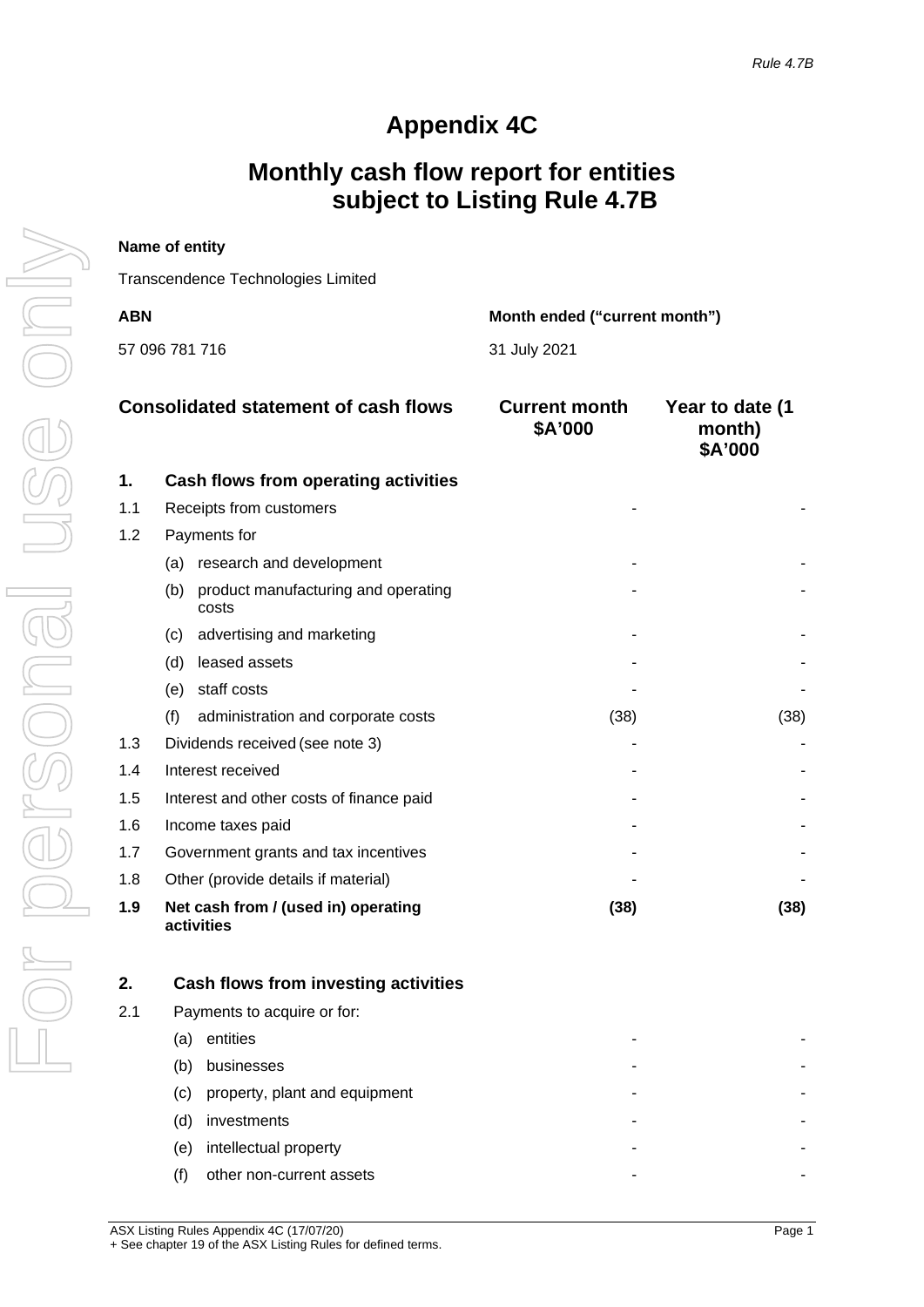|     | <b>Consolidated statement of cash flows</b>       | <b>Current month</b><br>\$A'000 | Year to date (1<br>month)<br>\$A'000 |
|-----|---------------------------------------------------|---------------------------------|--------------------------------------|
| 2.2 | Proceeds from disposal of:                        |                                 |                                      |
|     | entities<br>(a)                                   |                                 |                                      |
|     | businesses<br>(b)                                 |                                 |                                      |
|     | property, plant and equipment<br>(c)              |                                 |                                      |
|     | (d)<br>investments                                |                                 |                                      |
|     | intellectual property<br>(e)                      |                                 |                                      |
|     | (f)<br>other non-current assets                   |                                 |                                      |
| 2.3 | Cash flows from loans to other entities           |                                 |                                      |
| 2.4 | Dividends received (see note 3)                   |                                 |                                      |
| 2.5 | Other (provide details if material)               |                                 |                                      |
| 2.6 | Net cash from / (used in) investing<br>activities |                                 |                                      |

| 3.   | Cash flows from financing activities                                                          |  |
|------|-----------------------------------------------------------------------------------------------|--|
| 3.1  | Proceeds from issues of equity securities<br>(excluding convertible debt securities)          |  |
| 3.2  | Proceeds from issue of convertible debt<br>securities                                         |  |
| 3.3  | Proceeds from exercise of options                                                             |  |
| 3.4  | Transaction costs related to issues of<br>equity securities or convertible debt<br>securities |  |
| 3.5  | Proceeds from borrowings                                                                      |  |
| 3.6  | Repayment of borrowings                                                                       |  |
| 3.7  | Transaction costs related to loans and<br>borrowings                                          |  |
| 3.8  | Dividends paid                                                                                |  |
| 3.9  | Other (provide details if material)                                                           |  |
| 3.10 | Net cash from / (used in) financing<br>activities                                             |  |

|     | Net increase / (decrease) in cash and<br>cash equivalents for the period |      |     |
|-----|--------------------------------------------------------------------------|------|-----|
| 4.1 | Cash and cash equivalents at beginning of<br>period                      | 492  |     |
| 4.2 | Net cash from / (used in) operating<br>activities (item 1.9 above)       | '38' | 38) |
| 4.3 | Net cash from / (used in) investing activities<br>(item 2.6 above)       |      |     |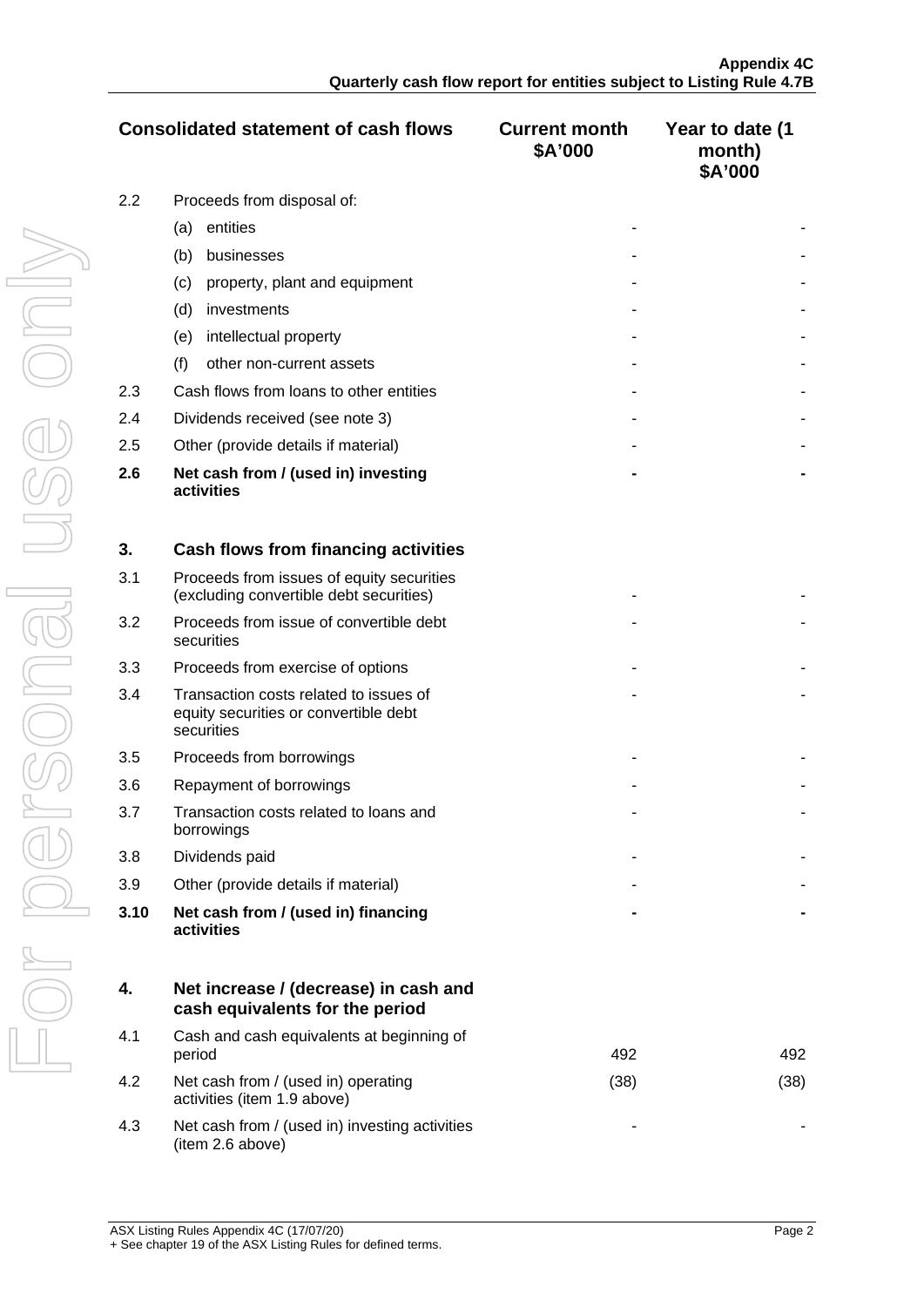|     | Consolidated statement of cash flows                                | <b>Current month</b><br>\$A'000 | Year to date (1<br>month)<br>\$A'000 |
|-----|---------------------------------------------------------------------|---------------------------------|--------------------------------------|
| 4.4 | Net cash from / (used in) financing activities<br>(item 3.10 above) |                                 |                                      |
| 4.5 | Effect of movement in exchange rates on<br>cash held                |                                 |                                      |
| 4.6 | Cash and cash equivalents at end of<br>period                       |                                 |                                      |

| 5.  | Reconciliation of cash and cash<br>equivalents<br>at the end of the month (as shown in the<br>consolidated statement of cash flows) to the<br>related items in the accounts | <b>Current month</b><br>\$A'000 | <b>Previous month</b><br>\$A'000 |
|-----|-----------------------------------------------------------------------------------------------------------------------------------------------------------------------------|---------------------------------|----------------------------------|
| 5.1 | <b>Bank balances</b>                                                                                                                                                        | 454                             | 492                              |
| 5.2 | Call deposits                                                                                                                                                               |                                 |                                  |
| 5.3 | <b>Bank overdrafts</b>                                                                                                                                                      |                                 |                                  |
| 5.4 | Other (provide details)                                                                                                                                                     |                                 |                                  |
| 5.5 | Cash and cash equivalents at end of<br>month (should equal item 4.6 above)                                                                                                  | 454                             |                                  |

| 6.  | Payments to related parties of the entity and their<br>associates                                                                                         | <b>Current month</b><br><b>\$A'000</b> |
|-----|-----------------------------------------------------------------------------------------------------------------------------------------------------------|----------------------------------------|
| 6.1 | Aggregate amount of payments to related parties and their<br>associates included in item 1                                                                |                                        |
| 6.2 | Aggregate amount of payments to related parties and their<br>associates included in item 2                                                                |                                        |
|     | Note: if any amounts are shown in items 6.1 or 6.2, your monthly activity report must include a description of, and an<br>explanation for, such payments. |                                        |
| 6.1 | Director fees paid to a Director related entity \$4,643<br>Company secretarial and financial management fees paid to a Director related entity \$6,000    |                                        |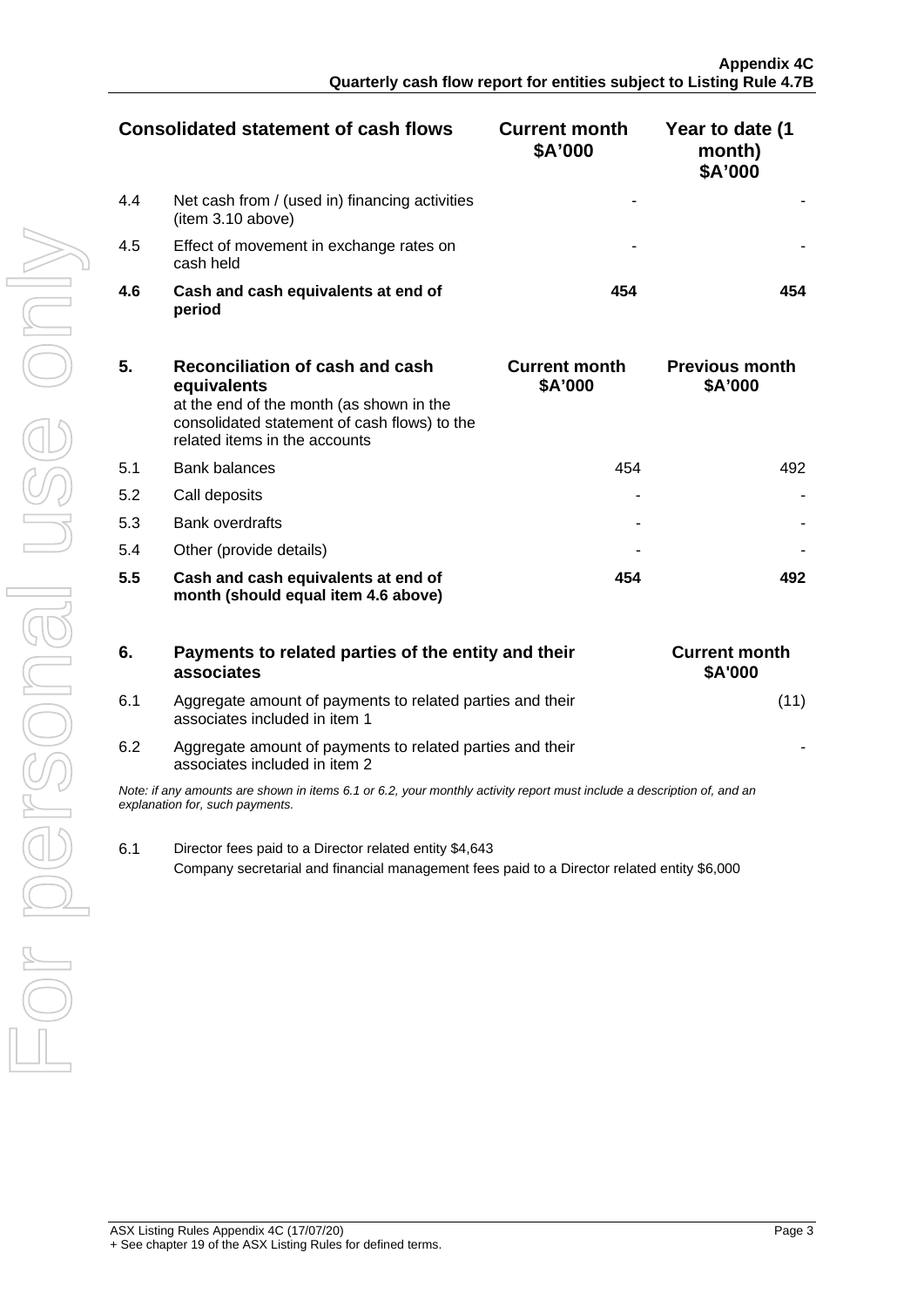|           | <b>Total facility</b><br>amount at month<br>end<br>\$A'000 | Amount drawn at<br>month end<br>\$A'000 |
|-----------|------------------------------------------------------------|-----------------------------------------|
|           |                                                            |                                         |
|           |                                                            |                                         |
|           |                                                            |                                         |
|           |                                                            |                                         |
|           |                                                            |                                         |
| month end |                                                            |                                         |

**7.5** Unused financing facilities available at r

*Note: the term "facility' includes all forms of financing* 

*arrangements available to the entity.*

**7. Financing facilities**

7.6 Include in the box below a description of each facility above, including the lender, interest rate, maturity date and whether it is secured or unsecured. If any additional financing facilities have been entered into or are proposed to be entered into after month end, include a note providing details of those facilities as well.

| 8.  | Estimated cash available for future operating activities                                                                                                                                                     | <b>SA'000</b> |
|-----|--------------------------------------------------------------------------------------------------------------------------------------------------------------------------------------------------------------|---------------|
| 8.1 | Net cash from / (used in) operating activities (item 1.9)                                                                                                                                                    | (38)          |
| 8.2 | Cash and cash equivalents at month end (item 4.6)                                                                                                                                                            | 454           |
| 8.3 | Unused finance facilities available at month end (item 7.5)                                                                                                                                                  |               |
| 8.4 | Total available funding (item $8.2 +$ item $8.3$ )                                                                                                                                                           |               |
| 8.5 | Estimated months of funding available (item 8.4 divided by<br>item $8.1$ )                                                                                                                                   |               |
|     | Note: if the entity has reported positive net operating cash flows in item 1.9, answer item 8.5 as "N/A". Otherwise, a<br>figure for the estimated months of funding available must be included in item 8.5. |               |

- 8.6 If item 8.5 is less than 6 months, please provide answers to the following questions:
	- 8.6.1 Does the entity expect that it will continue to have the current level of net operating cash flows for the time being and, if not, why not?
	- 8.6.2 Has the entity taken any steps, or does it propose to take any steps, to raise further cash to fund its operations and, if so, what are those steps and how likely does it believe that they will be successful?
	- 8.6.3 Does the entity expect to be able to continue its operations and to meet its business objectives and, if so, on what basis?

Answer: N/A

*Note: where item 8.5 is less than 6 months, all of questions 8.6.1, 8.6.2 and 8.6.3 above must be answered.*